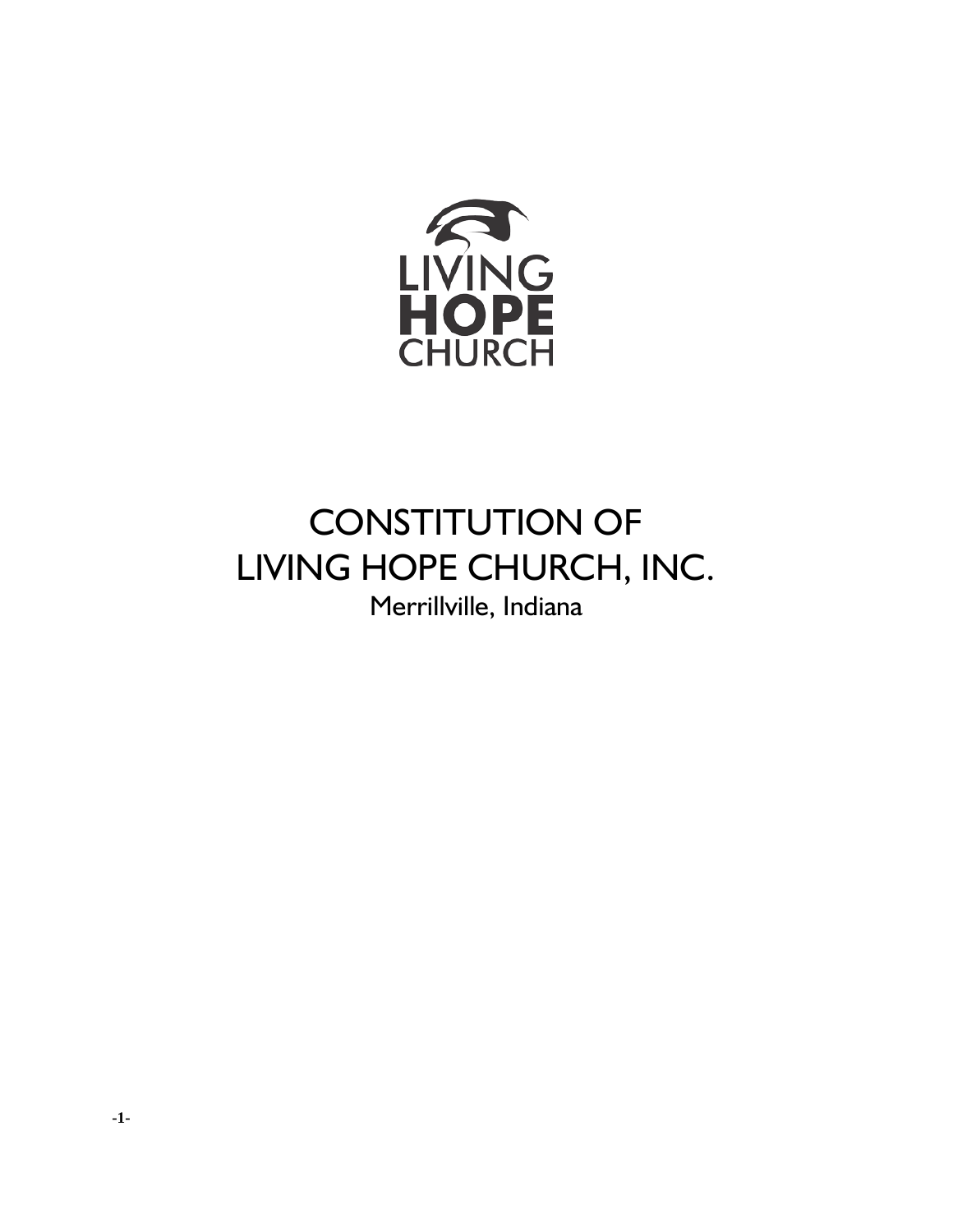# **CONSTITUTION OF THE LIVING HOPE CHURCH, INC. Merrillville, Indiana** To Be ADOPTED September 25, 2016

#### PREAMBLE

The purpose of Living Hope Church is to establish and maintain a place for the worship of Almighty God, our Heavenly Father, to provide for Christian fellowship of those of like faith according to our distinctive testimony, and to assume our share of responsibility and the privilege of sharing the Gospel of Jesus Christ through the power of the Holy Spirit by all available means, both at home and in foreign lands. We, whose names appear upon the membership roster under above date, do hereby reorganize ourselves as a church, and adopt the following articles of church order and submit ourselves to be governed by them.

#### **ARTICLE I. Name**

The corporate name of this church shall be "LIVING HOPE CHURCH, INC." Merrillville, State of Indiana.

#### **ARTICLE II. Prerogatives**

Section 1. This church shall have the right to govern itself according to the standards of the New Testament Scriptures, and particularly to be guided by the standards as set in the twelfth, thirteenth and fourteenth chapters of First Corinthians, "endeavoring to keep the unity of the Spirit in the bond of peace...till we all come to the unity of the faith, and the knowledge of the Son of God, unto a perfect man, unto the measure of the stature of the fullness of Christ." Ephesians 4:3, 13.

Section 2. In connection, it will also have the right to purchase or to acquire by gift, bequest, or otherwise, either directly or as trustee, and to own, hold in trust, use, sell, convey, mortgage, lease or otherwise dispose of any real estate, property or possessions, as may be necessary for the furthering of its purposes.

#### **ARTICLE III. Affiliation**

While maintaining its inherent rights to sovereignty in the conduct of its own affairs, Living Hope Church shall voluntarily enter into full fellowship with the Assemblies, of like precious faith associated with the Indiana District Council of the Assemblies of God (or its successor in interest) and the General Council of the Assemblies of God, and shall share in the privileges and assume the responsibilities enjoined by that affiliation.

#### **ARTICLE IV. Tenets of Faith**

This church shall contend for the Holy Scriptures as the revealed will of God, the all-sufficient rule for faith and practice, and for the purpose of maintaining general unity, adopts the Statement of Fundamental Truths of the General Council of the Assemblies of God, as follows: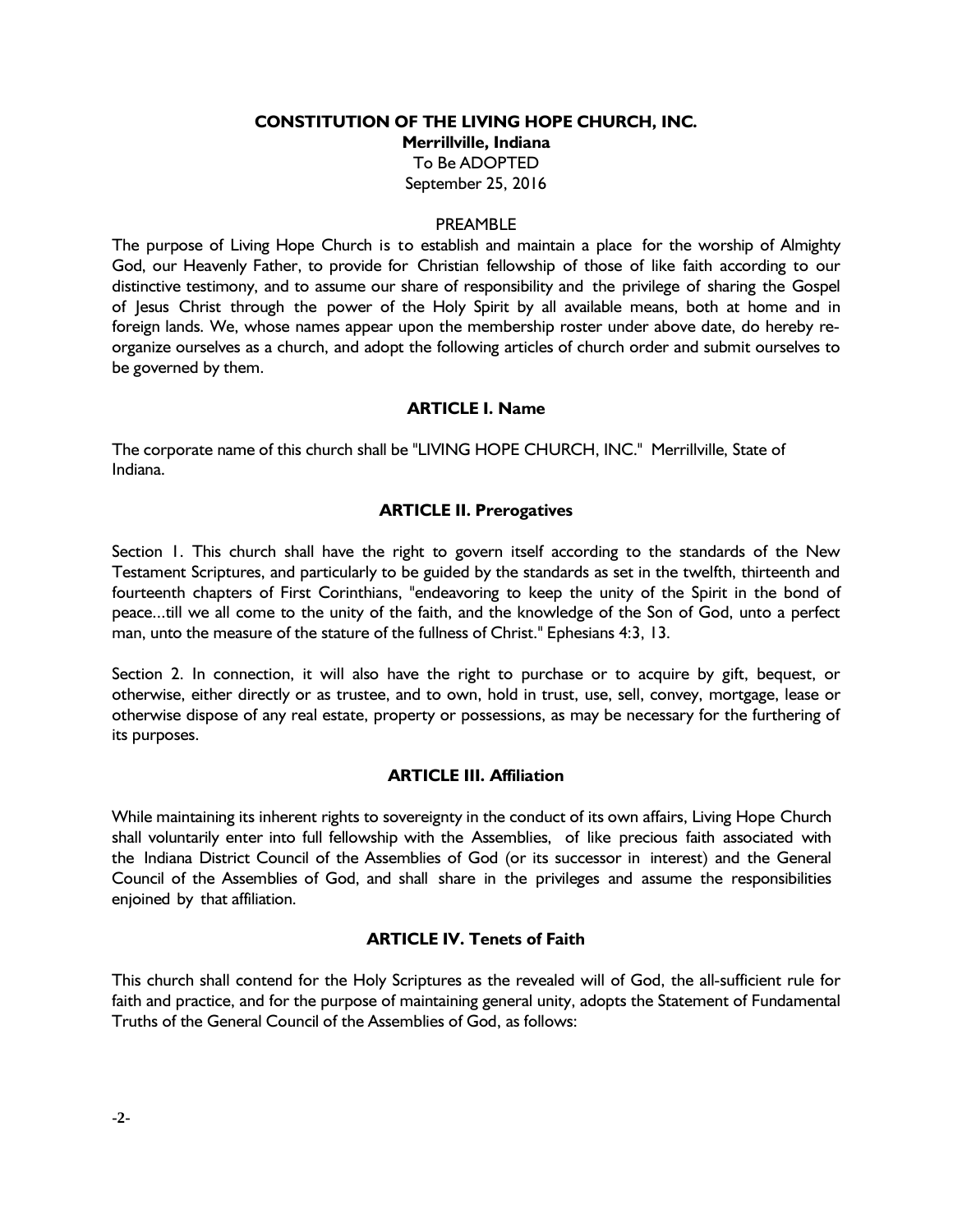# **1. The Scriptures Inspired**

The Scriptures, both the Old and New Testaments, are verbally inspired of God and are the revelation of God to man, the infallible, authoritative rule of faith and conduct (2 Tim. 3:15-17; 1 Thess. 2:13; 2 Peter 1:21).

## **2. The One True God**

The one true God has revealed Himself as the eternally self-existent "I AM", the creator of heaven and earth and the Redeemer of mankind. He has further revealed Himself as embodying the principles of relationship and association as Father, Son and Holy Spirit (Duet. 6:4; Isa. 43:10, 11; Matt. 28:19; Luke 3:22).

## **3. The Deity of the Lord Jesus Christ**

The Lord Jesus Christ is the eternal Son of God. The Scriptures declare;

- (a) His virgin birth (Matt. 1:23; Luke 1:31,35).
- (b) His sinless life (Heb. 7:26; 1 Peter 2:22).
- (c) His miracles (Acts 2:22; 10:38).
- (d) His substitutionary work on the cross (1 Cor. 15:3; II Cor. 5:21).
- (e) His bodily resurrection from the dead (Matt. 28: 6; Luke 24:39; I Cor. 15:4).
- (f) His exaltation to the right hand of God (Acts 1:9,11; 2:33; Phil. 2:9-11; Heb. 1-3

## **4. The Fall of Man**

Man was created good and upright, for God said, "Let us make man in our image, after our likeness." However, man by voluntary transgression fell and thereby incurred not only physical death but also spiritual death, which is separation from God (Genesis 1:26, 27; 2:17; 3:6; Romans 5:12-19).

#### **5. The Salvation of Man**

Man's only hope of redemption is through the shed blood of Jesus Christ, the Son of God.

#### (a) Conditions to Salvation

Salvation is received through repentance toward God and faith toward the Lord Jesus Christ. By the washing of regeneration and renewing of the Holy Spirit, being justified by grace through faith, man becomes an heir of God according to the hope of eternal life (Luke 24:47; John 3:3; Romans 10:13-15; Ephesians 2:8; Titus 2:11; 3:5-7).

(b) The Evidences of Salvation

The inward evidence of salvation is the direct witness of the Spirit (Romans 8:16). The outward evidence to all men is a life of righteousness and true holiness (Eph. 4:24; Titus 2:12).

## **6. The Ordinances of the Church**

#### (a) Baptism in Water

The ordinance of baptism by immersion is commanded in the Scriptures. All who repent and believe on Christ as Savior and Lord are to be baptized. Thus, they declare to the world that they have died with Christ and that they also have been raised with Him to walk in newness of life (Matt. 28:19; Mark 16:16; Acts 10; 47,48; Romans 6:4).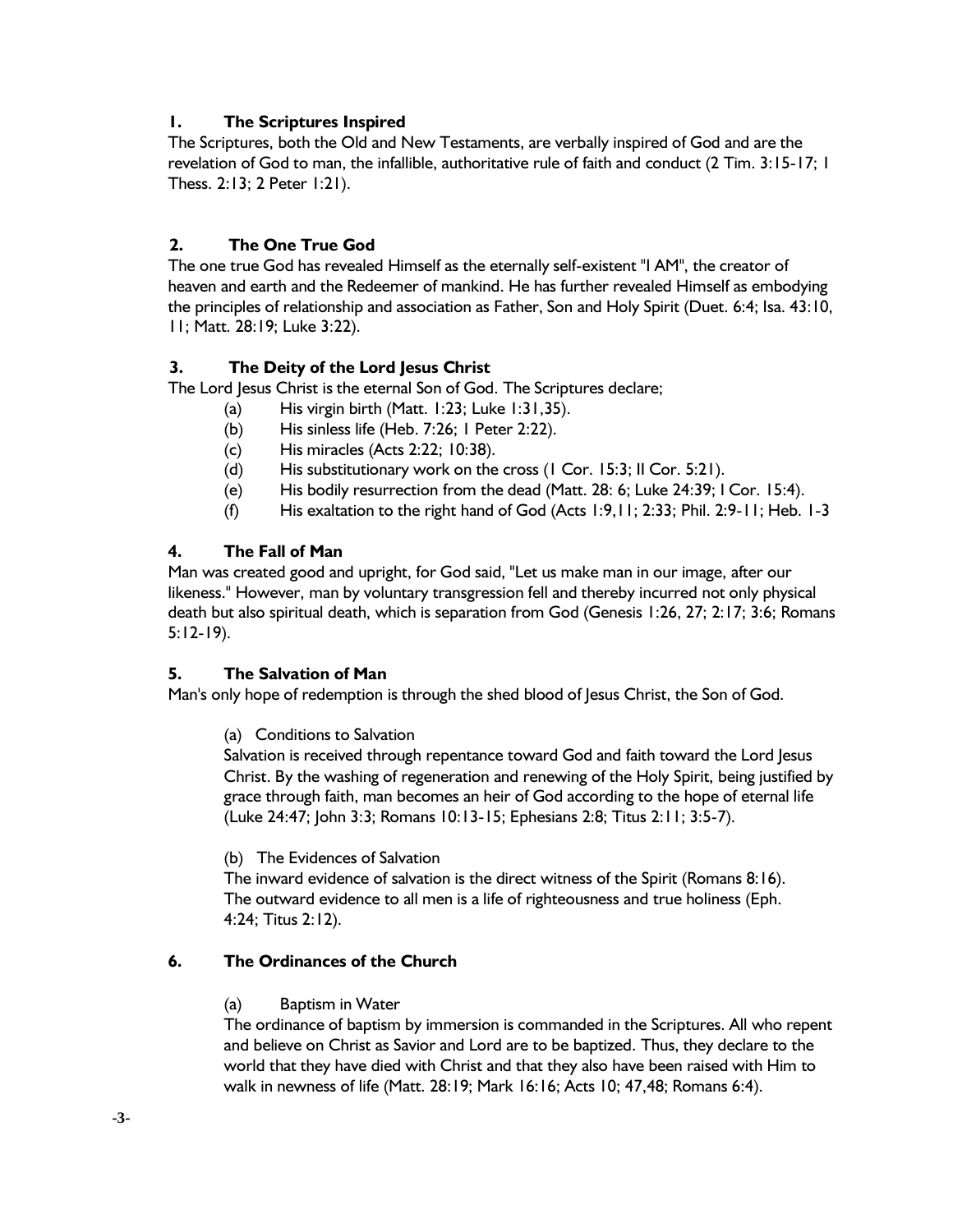# (b) Holy Communion

The Lord's Supper, consisting of the elements - bread and the fruit of the vine - is the symbol expressing our sharing the divine nature of our Lord Jesus Christ (II Peter 1:4); a memorial of His suffering and death (I Cor. 11:26); and a prophecy of His second coming (I Cor. 11:26); and is enjoined on all believers "till He comes!"

# **7. The Baptism in the Holy Spirit**

All believers are entitled to and should ardently expect and earnestly seek the promise of the Father, the Baptism in the Holy Spirit and fire, according to the command of our Lord Jesus Christ. This was the normal experience of all in the early Christian Church. With it comes the endowment of power for life and service, and bestowment of the gifts and their uses in the work of the ministry (Luke 24:49; Acts 1:4, 8; I Cor. 12:1-31). This experience is distinct from and subsequent to the experience of the new birth (Acts 8:12 -17; 10:44-46, 11:14-16; 15:7-9)*.* With the baptism in the Holy Spirit comes such experiences as an overflowing fullness of the Spirit (John 7:37-39; Acts 4:8), a deepened reverence for God (Acts 2:43; Heb. 12:28), an intensified consecration to God and dedication to His work (Acts 2:42), and a more active love for Christ, for His Word, and for the lost (Mark 16:20).

# **8. The Evidence of the Baptism in the Holy Spirit**

The baptism of believers in the Holy Spirit is witnessed by the initial physical sign of speaking with other tongues as the Spirit of God gives them utterance (Acts 2:4). The speaking in tongues in this instance is the same in essence as the gift of tongues (I Cor. 12:4-10, 28), but different in purpose and use.

# **9. Sanctification**

Sanctification is an act of separation from that which is evil, and of dedication unto God (Rom. 12:1,2; I Thess. 5:23; Hebrews 13:12). The scriptures teach a life of "holiness without which no man shall see the Lord" (Hebrews 12:14). By the power of the Holy Spirit we are able to obey the command: "Be ye holy, for I am holy." (I Peter 1:15, 16).

Sanctification is realized in the believer by recognizing his identification with Christ in His death and resurrection, and by faith reckoning daily upon the fact of that union, and by offering every faculty continually to the dominion of the Holy Spirit (Romans 6:1 - 11, 13; 8:1,2,13; Galatians2:20; Philippians 2:12,13; I Peter 1:5).

# **10. The Church and its Mission**

The Church is the Body of Christ, the habitation of God through the Spirit, with divine appointments for the fulfillment of her great commission. Each believer, born of the Spirit, is an integral part of the General Assembly and Church of the Firstborn, which are written in heaven (Ephesians 1:22, 23; 2:22; Hebrews 12:23).

Since God's purpose concerning man is to seek and to save that which is lost, to be worshiped by man, and to build a body of believers in the image of His Son, the priority reason-for-being of the Assemblies of God as part of the church is:

- (a) To be an agency of God for evangelizing the world (Acts 1: 8; Matthew 28:19, 20; Mark 16: 15,16).
- (b) To be a corporate body in which man may worship God (I Cor. 12:13).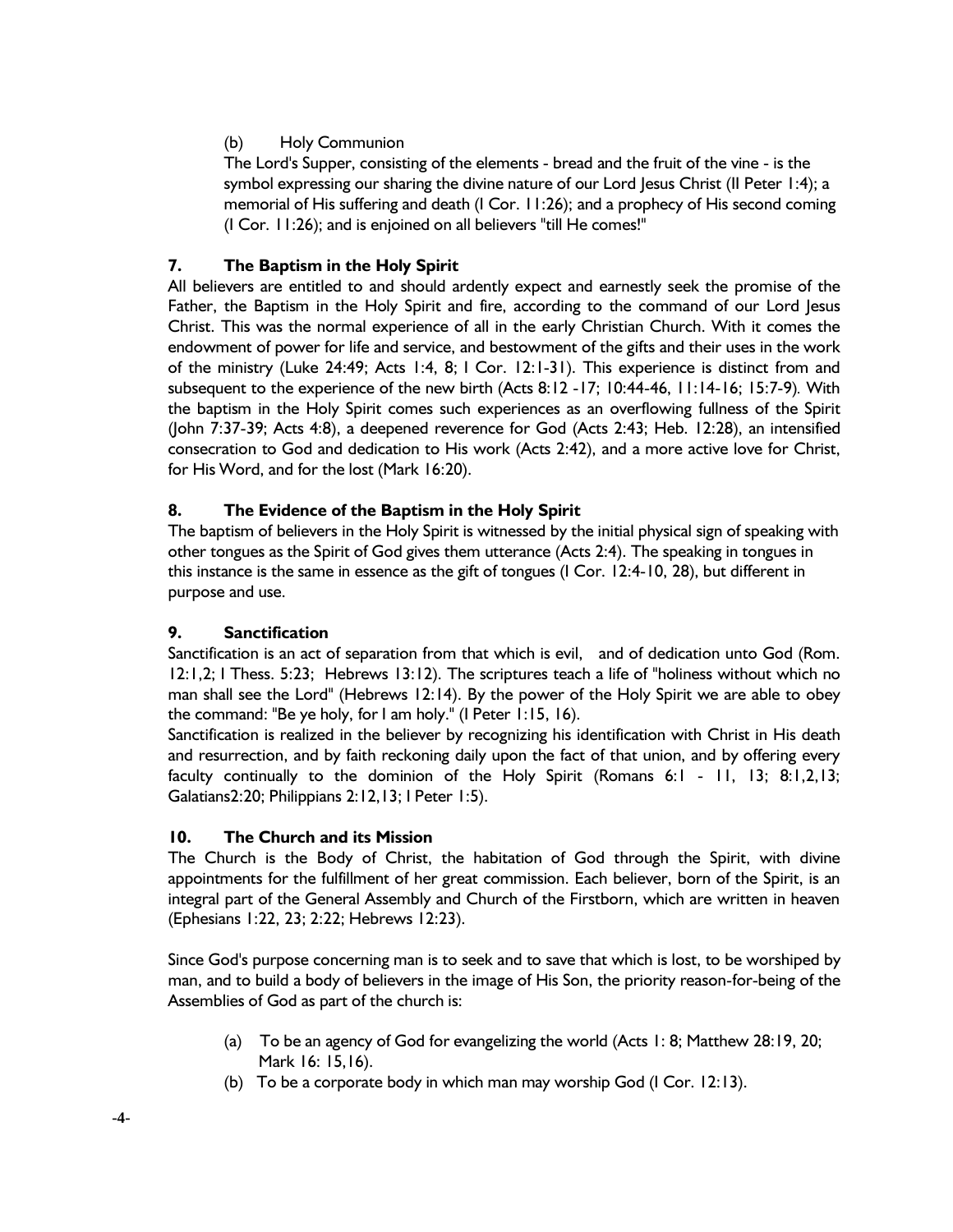(c) To be a channel of God's purpose to build a body of saints being perfected in the image of His Son (Eph. 4:11-16; I Cor. 12:28; I Cor. 14:12).

The Assemblies of God exists expressly to give continuing emphasis to this reason-for-being in the New Testament apostolic pattern by teaching and encouraging believers to be baptized in the Holy Spirit. This experience:

- (a) Enables them to evangelize in the power of the Spirit with accompanying supernatural signs (Mark 16:15-20; Acts 4:29-31; Hebrews 2:3,4).
- (b) Adds a necessary dimension to a worshipful relationship with God (I Cor. 2:10-16; I Cor. 12, 13 and 14).
- (c) Enables them to respond to a full working of the Holy Spirit in expression of fruit And gifts and ministries as in New Testament times for the edifying of the body of Christ (Gal.5:22-26; I Cor. 14:12; Eph. 4:11, 12; I Cor. 12:28; Col. 1:29).

# **11. The Ministry**

A divinely called and scripturally ordained ministry has been provided by our Lord for the threefold purpose of leading the church in: (1) Evangelization of the World (Mark 16:15-20)*,* (2) Worship of God (John 4:23,24), (3) Building a body of saints being perfected in the image of His Son (Ephesians 4:11-16).

# **12. Divine Healing**

Divine healing is an integral part of the gospel. Deliverance from sickness is provided for in the atonement, and is the privilege of all believers (Isa. 53:4,5; Matt. 8:16,17; James 5:14-16).

# **13. The Blessed Hope**

The resurrection of those who have fallen asleep in Christ and their translation together with those who are alive and remain unto the coming of the Lord is the imminent and blessed hope of the Church (I Thess. 4:16,17; Romans 8:23; Titus 2:13; I Cor. 15:51,52).

# **14. The Millennial Reign of Christ**

The second coming of Christ includes the rapture of the saints, which is our blessed hope, followed by the visible return of Christ with His saints to reign on the earth for one thousand years (Zech. 14:5; Matt. 24:27,30; Rev. 1:7, 19:11-14,20:1-6). This millennial reign will bring the salvation of national Israel (Ezekiel 37:21,22; Zephaniah 3:19,20; Romans 11:26,27) and the establishment of universal peace (Isaiah 11: 6-9; Psalms 72:3-8; Micah 4:3,4).

# **15. The Final Judgment**

There will be a final judgment in which the wicked dead will be raised and judged according to their works. Whosoever is not found written in the Book of Life, together with the devil and his angels, the beast and the false prophet, will be consigned to everlasting punishment in the lake which burneth with fire and brimstone, which is the second death (Matt. 25:46; Mark 9:43-48; Revelation 19:20; 20:11-15; 21:8).

# **16. The New Heavens and the New Earth**

"We, according to His promise, look for the new heavens and a new earth wherein dwelleth righteousness" (II Peter 3:13; Rev. 21:22).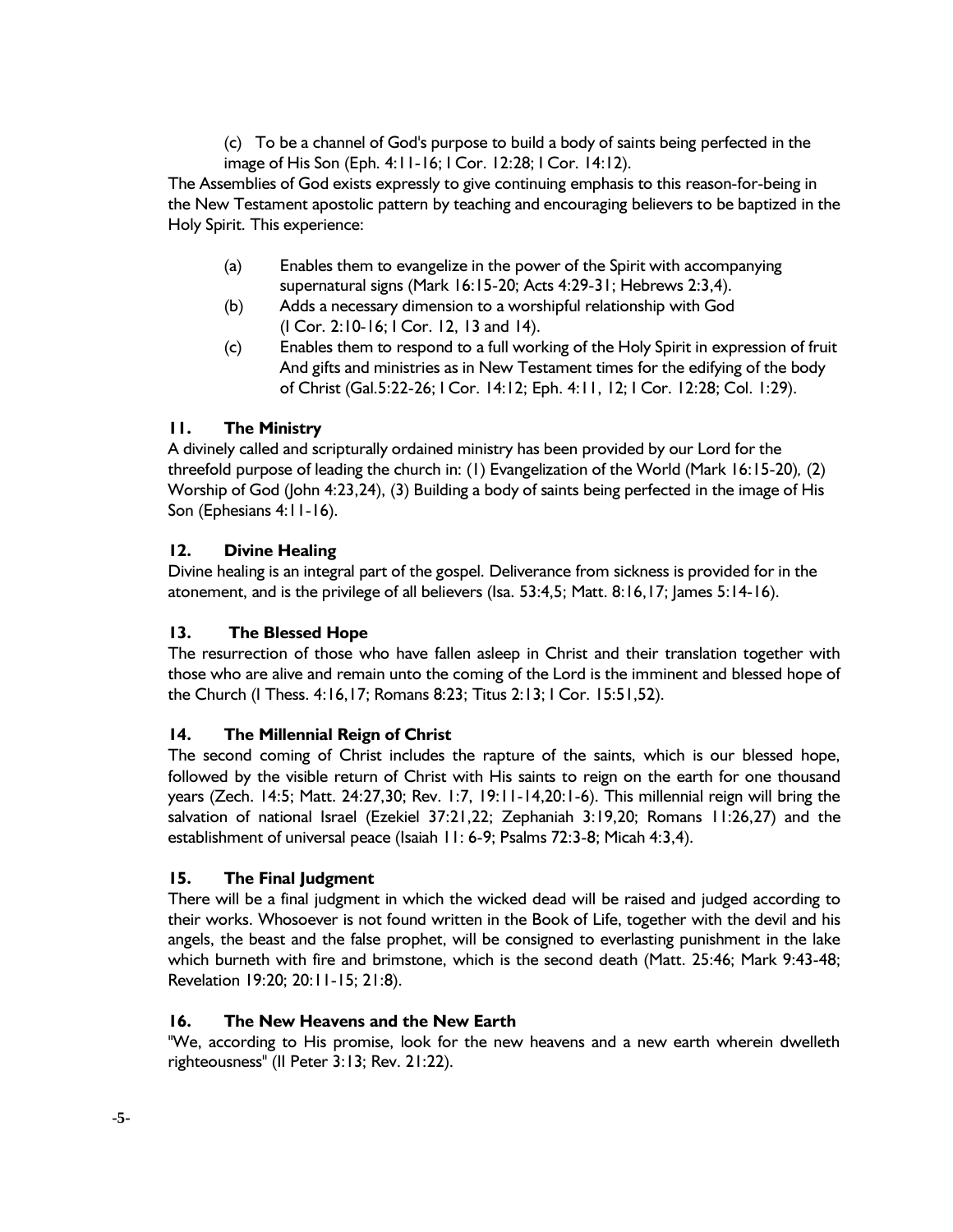#### **ARTICLE V. Ordinances**

Section 1. The ordinance of baptism by immersion in water shall be administered to all who have believed on the Lord Jesus Christ to the saving of their souls, and who give clear evidence of their salvation. (Matthew 28:18-20; Romans 6:1-5).

Section 2. The ordinance of Communion will be observed as directed in the Scriptures (Luke 22:19,20; I Cor. 11: 23-26).

#### **ARTICLE VI. Special Ministries**

Section 1. Infants and small children may be dedicated to the Lord in the church upon request of the parents or guardians through Child Dedications. (Mark 10:13-16; Luke 18:15,16).

Section 2. The ministry of laying on of hands accompanied with the anointing with oil, for the healing of the sick, shall be granted as requested and as the need may require (Mark 16:15-18; James 5:14).

#### **ARTICLE VII. Membership**

Membership in this church shall be available to all those who give evidence of their faith in the Lord Jesus Christ, and who voluntarily subscribe to its Tenets of Faith and agree to be governed by its Constitution. Standards for membership will be established by the Council of Elders and printed on "Application for Membership" cards. Membership applicants shall be required to attend a course on church membership.

All applicants shall be required to have a spiritual background of at least three months of Christian living and attendance in the local church and sign a membership card. The names of all applicants for membership shall be read and/or published at least one Sunday prior to their becoming members of the church. Anyone knowing a cause why an applicant should not become a member shall notify the Lead Pastor or an Elder prior to their membership. These matters will then be discussed with the applicant by the Lead Pastor and/or Council of Elders for clarification. The decision of the Lead Pastor and the Council of Elders shall be final. The Lead Pastor and the Council of Elders may also accept letters of transference from other Assemblies of God churches upon the signing of a membership card by the applicant. The membership shall be classified as follows:

#### **Section 1. Active Membership**

(a) Voting Membership

All those who meet the Scriptural standards for membership and whose names appear on the membership roll shall constitute the legal voting membership of the church, provided they are sixteen years of age or over, that they attend the church and take part in the services, that they are living Christian lives and are in agreement with our distinctive testimony and are willing to support this local church with their tithes and offerings. Pastoral staff and spouses shall become active members, with full privileges and responsibilities, during their time of ministry at Living Hope Church.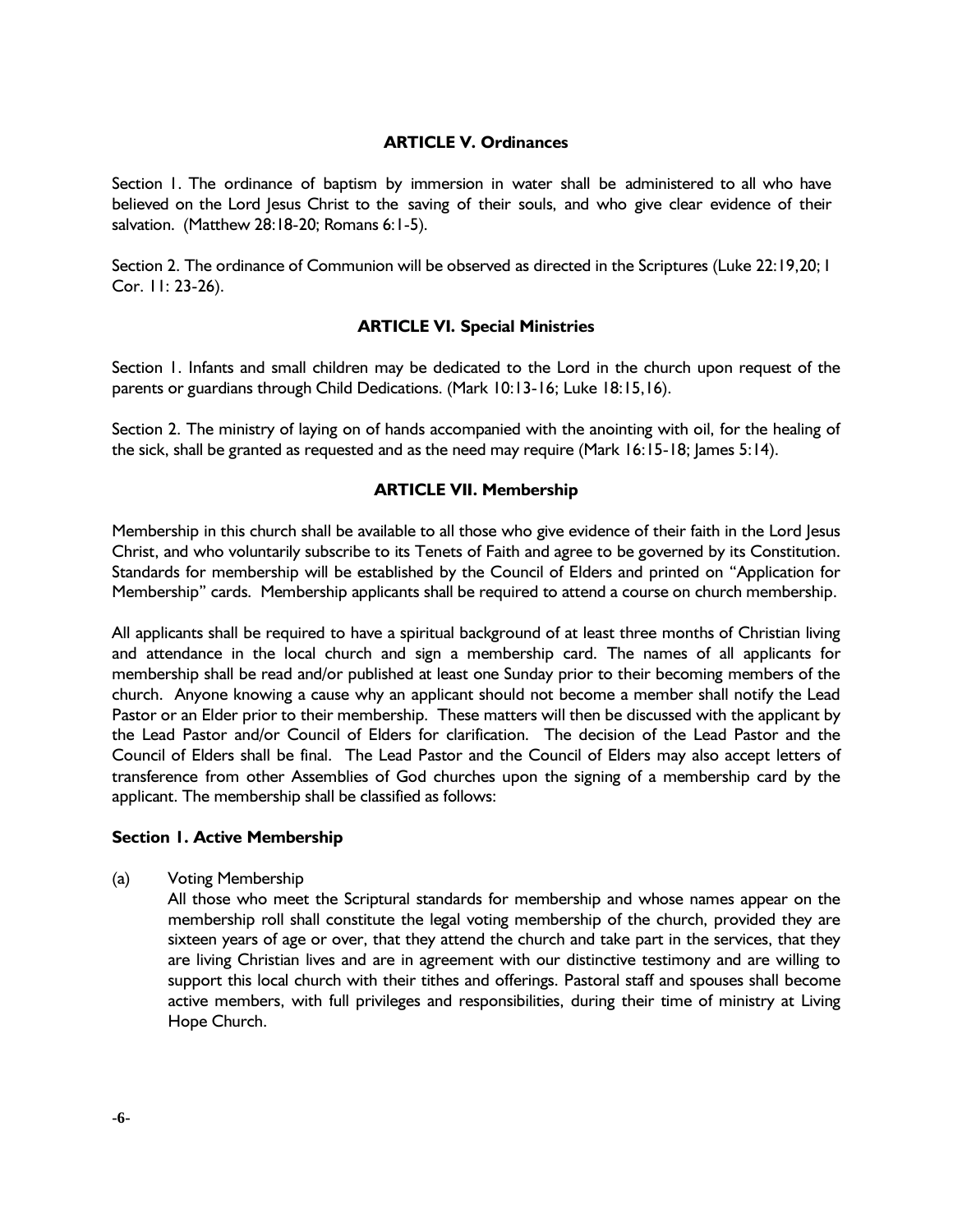#### (b) Honorary Membership

Anyone who has left the active membership of this church to engage in the full time ministry shall constitute the honorary membership of this church and shall be entitled to all the privileges of the church with the exception of voting and holding office.

#### **Section 2. Voluntary Severance**

Members in good standing who may desire to be transferred to some other congregation may apply for a letter, which shall be granted on the approval of the Lead Pastor and Vice-Chairman of the Council of Elders.

#### **Section 3. Revision of Membership Roll**

The Council of Elders shall have the right to remove from active membership any member who shall willfully absent himself from the regular services of the Church for a period of three (3) consecutive months except for physical disability, or who shall cease to contribute financially, or who shall be under charges for misconduct, or who may have made a doctrinal departure from the tenets of faith held by this Church on our Church Membership card, or who shall have fallen below the standard of membership as provided in Article VII, Section 1 of the Bylaws.

If the inactive member shall desire reinstatement, the inactive member shall petition the Elders to have his/her name returned to the active list. Upon receiving the request, the Elders shall render a decision. If the petition is granted, the member may resume voting privileges after having been active for a period of two (2) months.

#### **Section 4 - Marriage Ceremonies**

We recognize that God created male and female (Genesis 1:27, Genesis 5:2, Genesis, 6:19, Matthew 19:4, Mark 10:6). A person's gender is determined by their biological sex at birth. God established marriage between a man and a woman (Genesis 2:24, Matthew 19:4-6, Ephesians 5:31-32). Living Hope Church will not permit any pastor of the church, nor any person within the body of Living Hope Church, nor any pastor from any other church, to use any part of the Living Hope Church facilities or property to perform any type of marriage, counseling, cohabitation, covenant ceremony or service for persons who are of the same sex, or for those who have changed their gender assigned at birth, or for those who desire polyamorous marriage.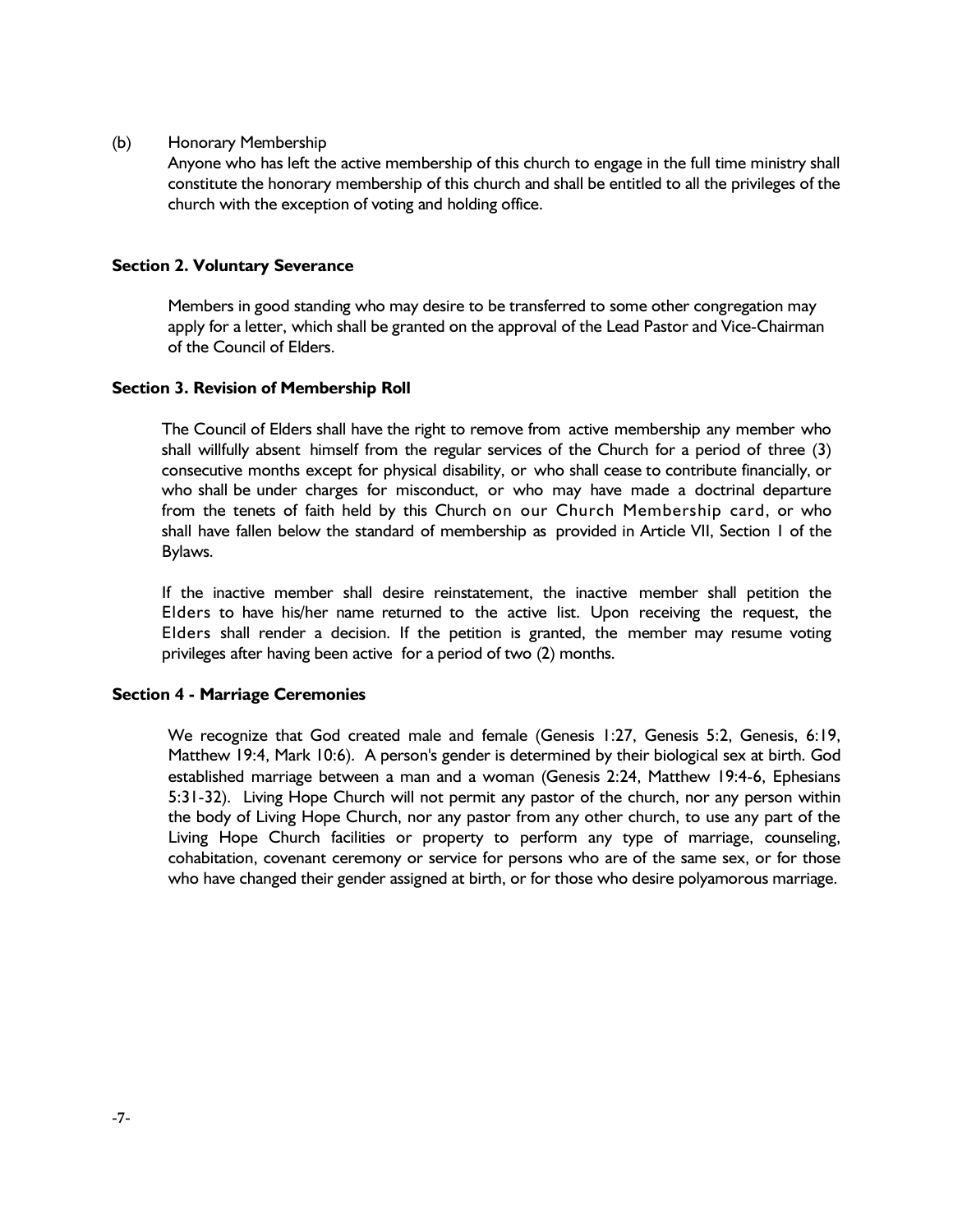#### **ARTICLE VIII. Church Officers**

At Living Hope Church it is understood the Scriptures allow for either a male or female to hold any office of leadership whether appointed or elected.

#### **Section 1. Duties of the Lead Pastor**

The Lead Pastor is designated in the Scriptures as the head of the local church under the leadership of the Lord Jesus, and is referred to under the title "pastor" (Eph. 4:11), "overseer" (Acts 20:28), and "shepherd" (I Peter 5:2). He/She shall be President of the Corporation and Chairman of the Council of Elders and preside over all business meetings of the church body as well as the Council of Elders and the Board of Deacons. He/She shall be the general supervisor of all activities of the church, and shall be an ex officio member of all other boards and committees. The Lead Pastor shall be responsible for all spiritual services, and shall have oversight in arranging for special services, convention, etc., with the consultation of the Council of Elders. He/She shall have the oversight of all visitation work and may appoint others to assist him in this work.

#### **Section 2. Council of Elders**

(a) Elders shall be active members of Living Hope Church. A minimum of five Elders will serve with the Lead Pastor in providing spiritual oversight and direction for the church. They will serve as the governing body of the church and shall demonstrate faithfulness to the Tenets of Faith of the church.

Elders must be people who, as much as possible, meet the intent of the Scriptural qualifications found in I Timothy 3:1-7 and Titus 1:6-9. They shall be people of wisdom and given to prayer and fasting for the needs of the church.

Elders will serve with the Lead Pastor in the leadership of the ministry of Living Hope Church. Some of their responsibilities will include being a prayer team with the Lead Pastor, visiting and praying for the sick, helping to resolve conflict, administering discipline, safeguarding the church from false doctrine, and providing counsel when needed. Elders will be available for any area in our church where spiritual leadership is requested.

(b) There shall be a Vice-chairman selected by the Council of Elders who shall serve as chairman of all boards and committees in the absence of the Lead Pastor. The Vice-chairman is responsible for keeping minutes of the meetings. Along with the Pastor, he shall be responsible for sending correspondence from the Council of Elders. If the pastorate is vacant, the general oversight of all church functions shall rest upon the Council of Elders and/or their appointee.

(c) Quorum: The majority present at any meeting of the Council of Elders shall constitute a quorum, provided all members were contacted to be present.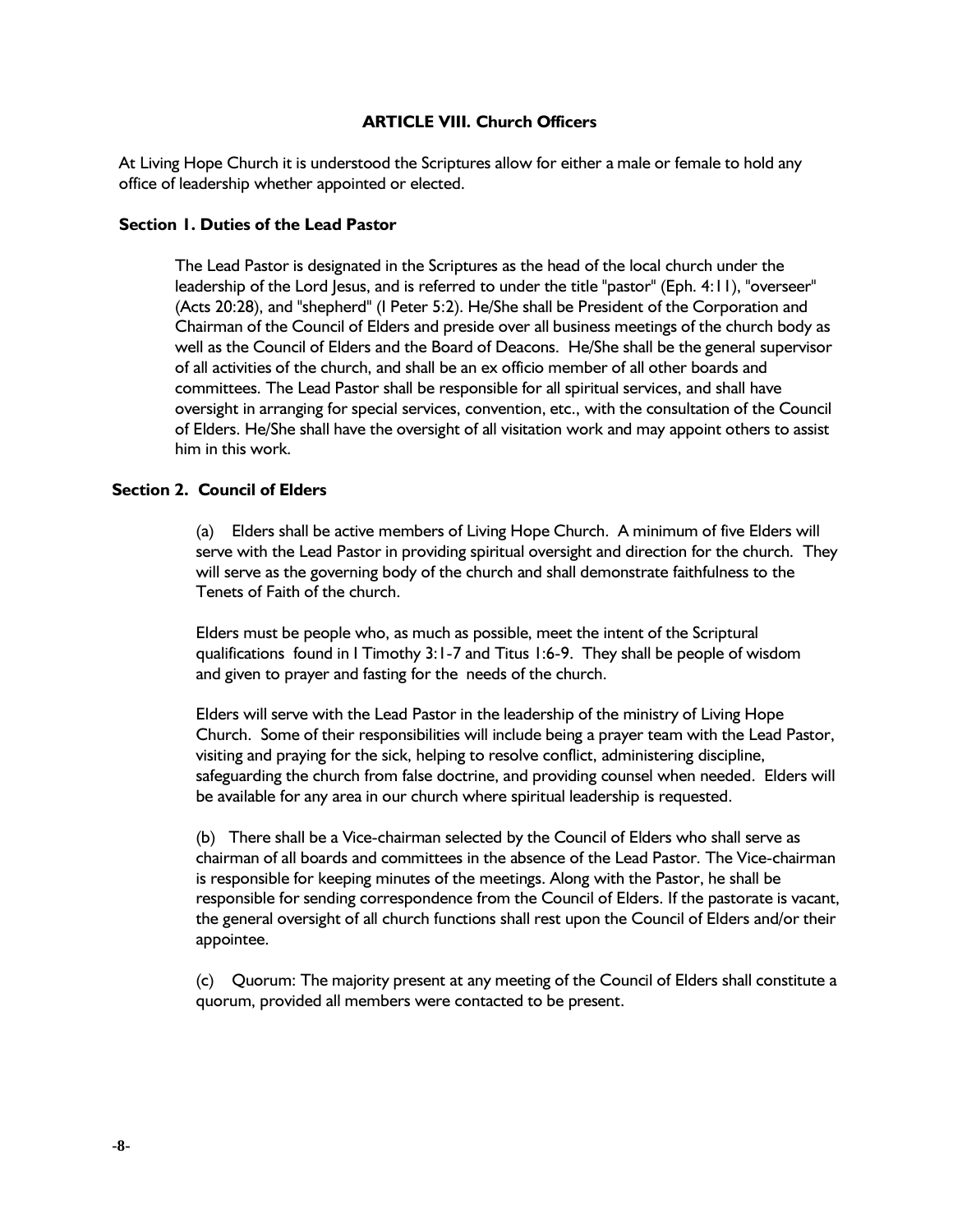#### **Section 3. Board of Deacons**

(a) There shall be a Board of Deacons consisting of seven active members into whose hands shall be committed the temporal management of the church with the consultation of the Pastor. This Board shall consist of the Secretary and the Treasurer, together with five other members. They shall demonstrate faithfulness to the Tenets of Faith of the church.

Deacons must be people who, as much as possible, meet the intent of the Scriptural qualifications found in I Timothy 3:1-7 and Titus 1:6-9. They shall be people of wisdom and given to prayer and fasting for the needs of the church.

(b) The Secretary shall keep the minutes of the official meetings of the Board of Deacons and the annual and special business meetings of the church. The Secretary shall perform any other clerical work necessary to the proper discharge of his duties. The secretary shall be responsible for the safety of all legal documents and shall be an officer of the corporation.

(c) The duties of the Treasurer shall be to work in cooperation with the Pastor in the establishment of a financial budget. The Treasurer shall be responsible for aiding the Pastor in the raising of monies for the budget. Once a month he will bring the bookkeeper's report to the monthly board meeting. The Treasurer shall make a complete annual financial report and shall be an officer of the corporation. His records shall be reviewed at least once a year by a finance committee and also when he may retire from office. The review shall be between the end of the fiscal year and the Annual Business Meeting.

The Treasurer and/or the President and/or the authorized representative shall be authorized to deposit all funds in a responsible bank in the name of the church and to pay all the church related bills. All checks shall bear any two signatures of the following:

- 1. President of the Corporation
- 2. Treasurer of the Corporation
- 3. Secretary of the Corporation
- 4. Business Administrator of the Corporation
- 5. Board of Deacons Appointee(s)
- (d) Quorum A majority present at any meeting of the Board of Deacons shall constitute a quorum, provided all the members have been notified to be present.
- (d) Any action of the Board of Deacons shall be valid only when carried by a minimum of four votes in favor of the motion or proposition.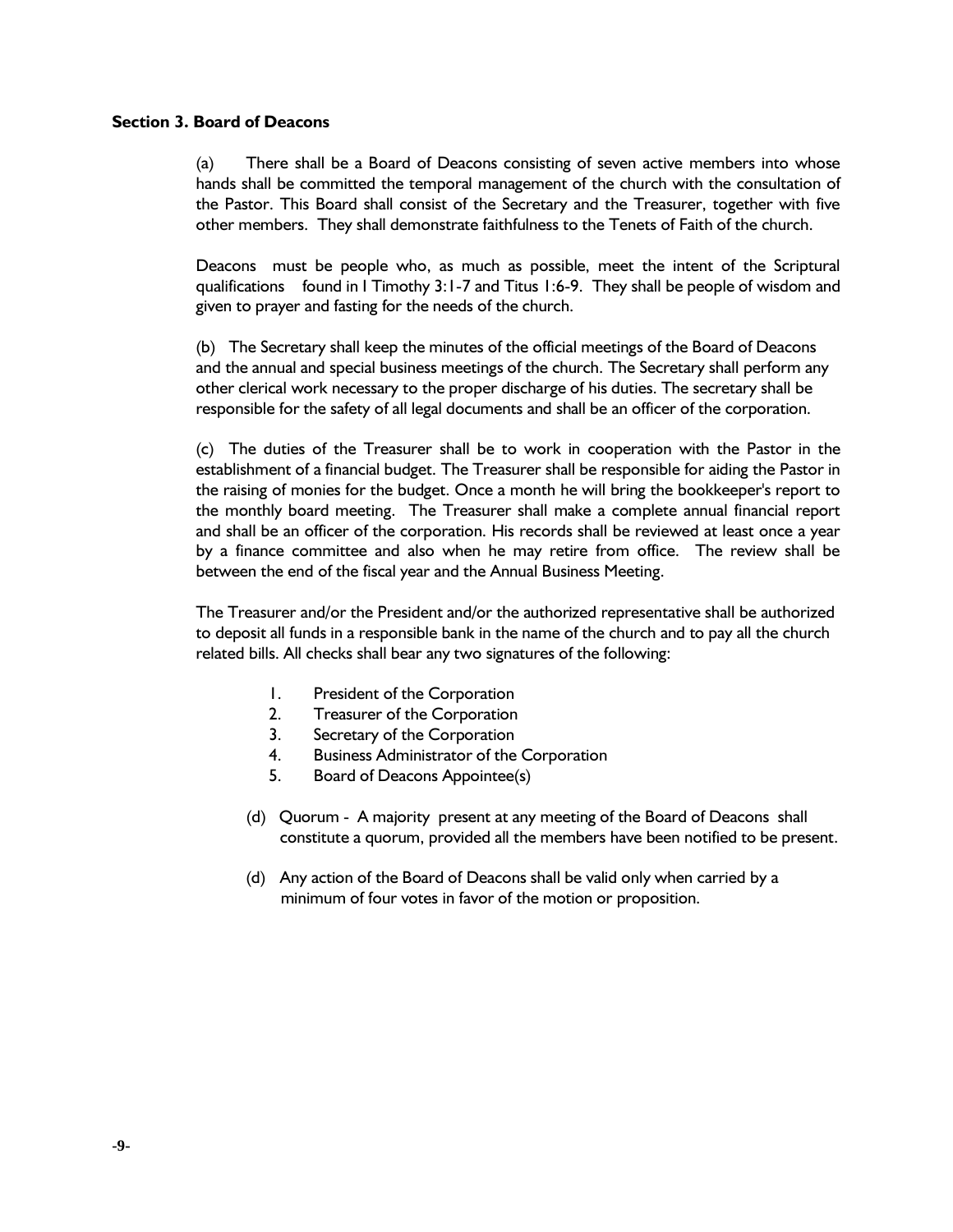## **ARTICLE IX. Meetings**

**Section 1.** Meetings for public worship shall be held on each Sunday and during the week as may be provided for under the direction of the Pastor and the Council of Elders.

## **Section 2.**

- (a) There shall be an annual business meeting of the church at which time affirmation of the Council of Elders and the election of members of the Board of Deacons shall take place. The minutes of the previous meeting shall be read by the Secretary and the financial report shall be reviewed by the Treasurer.
- (b) The fiscal year of Living Hope Church shall end on June 30 of each year, and the annual business meeting shall take place as soon after the first of September as convenient, the time and place to be announced by the Pastor. Newly affirmed Elders will take office immediately. Elected Deacons will take office the first of October.

**Section 3**. Special business meetings of the church may be called when necessary after proper notice has been given by the Pastor or by the Vice-chairman of the Council of Elders, provided that the meeting has been agreed upon by a majority of the Council of Elders. Special meetings may be called also by petition having been signed by not less than one-quarter of the voting members of the church, the petition to be placed in the hands of the Lead Pastor or the Vice-chairman and proper notice of time, place and purpose of the meeting given.

**Section 4.** Due notice of all annual or special business meetings of the church is to be given by announcement made on the two Sundays prior to the date of the meeting.

**Section 5.** Quorum. No record of any special or regular business meeting of the church shall be made unless one-quarter or more voting members sign the roster on the day of the meeting to constitute a quorum.

**Section 6.** The Board of Deacons shall meet as need may require for the transaction of routine business of the church, the time and place to be announced by the Pastor.

#### **ARTICLE X. Departments and Committees**

The Church may hereby provide for the establishment of various ministries or any other departments or committees as the needs of the work may require. All such departments shall be subordinate to the church and shall contribute to the harmony and development of the whole. They shall be under the appointment and general supervision of the Lead Pastor and the Council of Elders, and the Lead Pastor shall be an ex officio member of all committees and departments. All groups presenting public programs or speakers shall consult with the Pastor for direction and approval. All departmental constitutions, bylaws and amendments must be submitted to the Lead Pastor and Council of Elders for final approval before becoming binding in the various departments. Officers of all departments of the church shall be active members of the local church. All nominees for any office of any organization of the church shall be approved by the Lead Pastor and the Council of Elders. A Finance Committee shall be appointed by the Council of Elders for the review of the Treasurer's records as per Article VIII, Section 3, Paragraph C.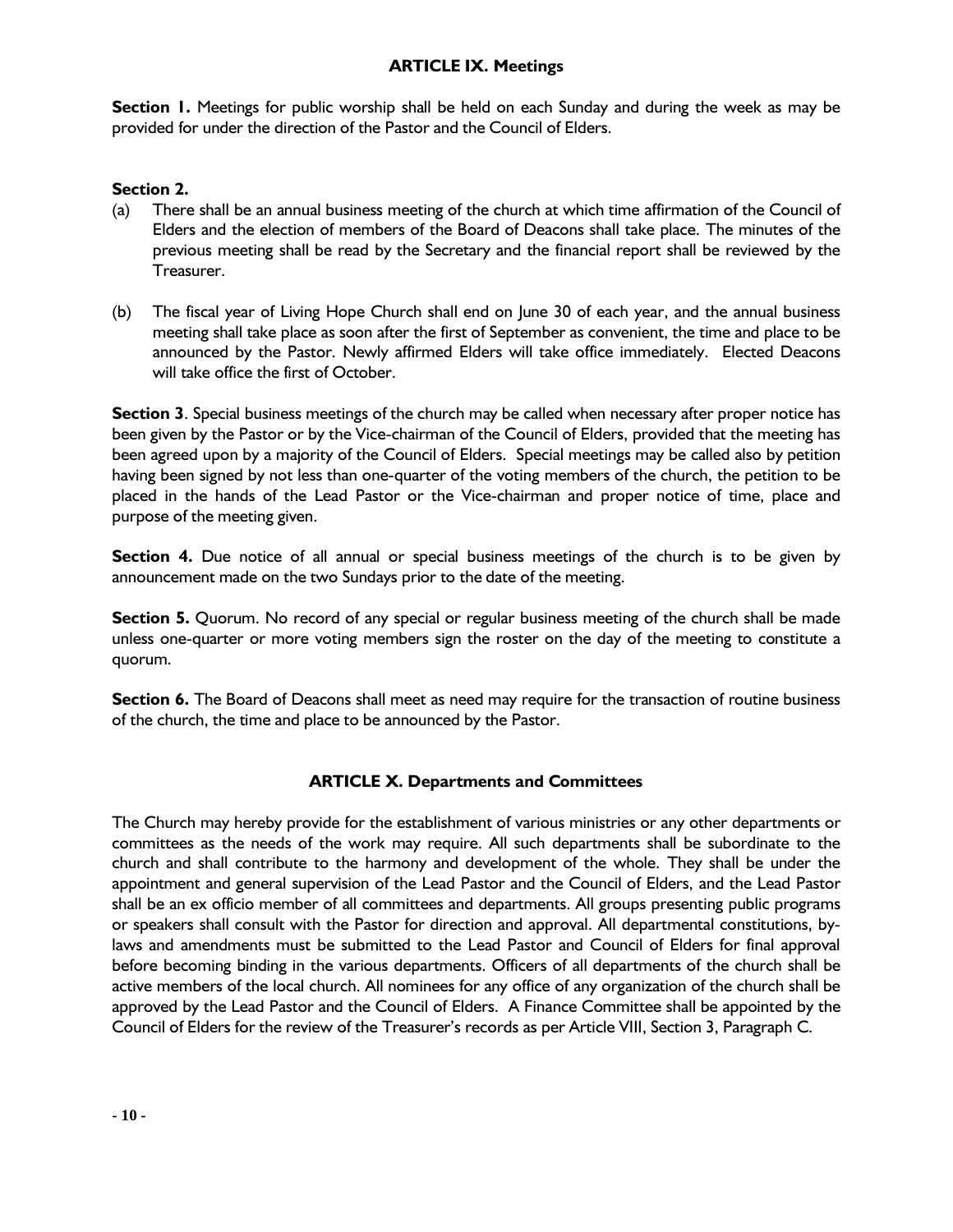### **ARTICLE XI. Finances**

All funds for the maintenance of the Church shall be provided by the tithes and offering of the members and friends. Offerings shall be accepted by the Church at times and in ways as agreed upon by the Lead Pastor and the Board of Deacons, and shall be administered by the Treasurer under their direction. All offerings of the church shall be counted by at least two responsible persons who shall sign records of these offerings. All funds shall be deposited in a financial institution approved by the Board of Deacons and records kept of all receipts and disbursements (Malachi 3:10; 1 Corinthians 16:1-2; 2 Corinthians 9:6-8).

No person and/or department shall be allowed to solicit funds from the people of the Church for any reason without the consent of the Lead Pastor or the Board of Deacons in the absence of the Lead Pastor.

# **ARTICLE XII. Property**

All property of the church shall be deeded to the church and held in its corporate name. No property of the church shall be sold, leased or mortgaged or otherwise alienated unless such action has been recommended by a vote of at least two-thirds of the voting membership who are in attendance at a regular business meeting or a special meeting of the church which has been called for the consideration of the proposal. The President and the Secretary of the corporation shall certify in such conveyance, lease or mortgage, that the same has been duly authorized and recommended by the vote of the church. Such certificate shall be held to be the conclusive evidence thereof. It shall be the duty of the officers of this corporation, President, Secretary and Treasurer, to sign such documents necessary to sell, lease, mortgage or otherwise control or dispose of the real property of the corporation.

#### **ARTICLE XIII. Elections and Vacancies**

**Section 1**. A minister to be considered for the office of Lead Pastor shall be a member of the General Council of the Assemblies of God and his qualifications shall be verified with the local district in which he is a member and also the Indiana District. He shall then be eligible for nomination by the Council of Elders and, upon their approval, become a candidate for the pastorate. A general meeting of the church membership shall be duly called at which three/fourths of all votes cast shall be necessary to constitute an election. His term of office shall be for an indefinite period of time. At any time after the expiration of the first year a confidence vote may be taken if deemed advisable by the Council of Elders or the Lead Pastor.

**Section 2**. The Council of Elders shall be chosen from the active membership of the church, mature Christians who have a minimum of three years active membership in the church, are at least 30 years of age and whose lives conform as closely as possible with the following Scriptures: Acts 6:3; I Timothy 3:8- 13**.** They shall act as the nominating committee for new elders provided there is unanimous agreement at their official meeting. These nominees will be submitted to the church membership at an official business meeting for affirmation.

All nominees considered for affirmation as Elders shall have their names read and/or published at least two Sundays prior to affirmation by the membership. If there is cause for concern of any nominee's qualifications, the Pastor or an Elder should be contacted immediately. These matters will then be discussed with the nominee by the Lead Pastor and/or Council of Elders for clarification. The decision of the Lead Pastor and the Council of Elders shall be final.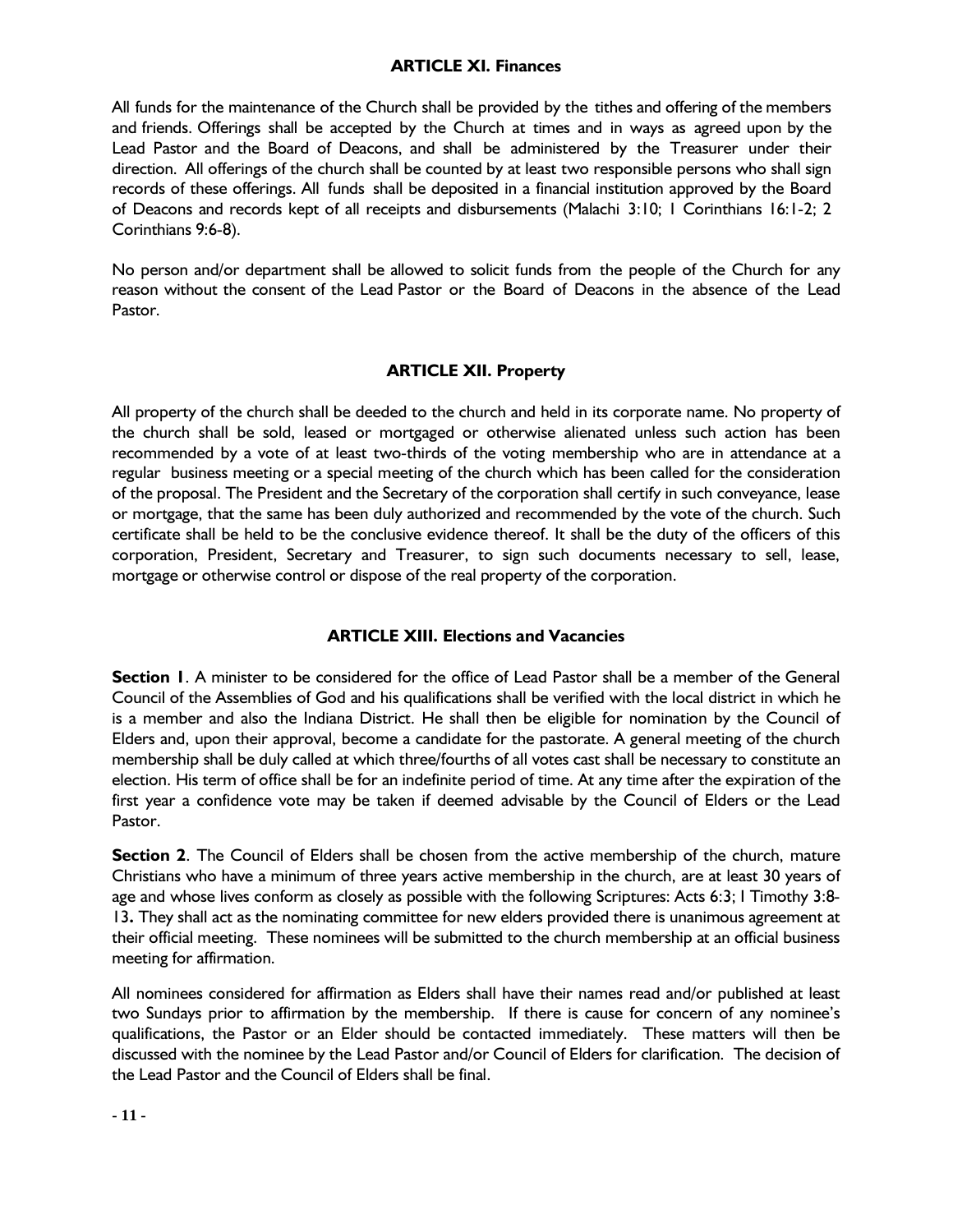All members of the Council of Elders will be affirmed by a two-thirds majority of the church membership present at the Annual Business Meeting. Their term of office is four years. After the initial four year term, an Elder may serve a second consecutive four year term, if he is recommended by the pastor and remaining Elders, and is affirmed at the annual business meeting. After two consecutive terms on the Council of Elders, the Elder shall stand down for at least one year before serving again on the Council of Elders. Elders may be removed at any official meeting of the Council of Elders or by a petition by the church membership as stated in Article IX, Section 3. In the event that three Elders' terms expire in the same year, one of those terms would be extended one year. If more than three Elders' terms expire in the same year, two of those terms would be extended one year.

**Section 3**. The Secretary and the Treasurer of the Board of Deacons shall be nominated by the Lead Pastor and Council of Elders. They shall be active members of the church, mature Christians who have a minimum of three years active membership in the church and whose lives conform as closely as possible with the following Scriptures: Acts 6:3; I Timothy 3:8-13**.** They shall be elected by a majority vote at the annual business meeting by secret ballot. Their terms of office shall be for two years from the time of election. The Secretary and the Treasurer's term of office shall expire in alternate years. The Secretary in even years and the Treasurer in odd years.

**Section 4.** Candidates for membership on the Board of Deacons shall be mature Christians who have a minimum of one year active membership in the local church, are at least 25 years of age and whose lives conform as closely as possible with the following Scriptures: Acts 6:3; I Timothy 3: 8-13. They shall be nominated from the active membership of the church by the Lead Pastor and Council of Elders and elected by a majority by secret ballot, at the annual business meeting of the church. The term of office shall be two years, arranged so that the terms of three board members including the Treasurer shall expire in odd numbered years and the four remaining deacon board members including the Secretary in even numbered years.

All nominees submitted to serve on the Board of Deacons will have their names read and/or published at least two Sundays prior to the vote of the membership. If there is cause for concern of any nominee's qualifications, the Lead Pastor or an Elder should be contacted immediately. These matters will then be discussed with the nominee by the Lead Pastor and/or Council of Elders for clarification. The decision of the Lead Pastor and the Council of Elders shall be final.

**Section 5.** Appointive Office - As existing and new ministry needs arise, the Lead Pastor and/or Council of Elders are authorized to make such appointments of leadership.

**Section 6.** Nomination. - All nominations from the membership shall be made through the Council of Elders; therefore, there will be no nominations from the floor. The names of the persons nominated for any office shall be published the Sunday prior to the election.

**Section 7.** Vacancies.

(a) Lead Pastor

(1) The tenure of office of the Lead Pastor shall be terminated by resignation, death, unscriptural conduct, doctrinal views contrary to the Tenets of Faith, or inefficiency. Power is vested in the Council of Elders to ask for the resignation of the Pastor on motion carried by a majority vote at any of its business meetings. If such resignation is refused, the pastorate shall not be considered vacant until the action of the Council of Elders has been confirmed by a two-thirds majority of votes cast at a church business meeting scheduled for that purpose, such meeting to be presided over by a District officer.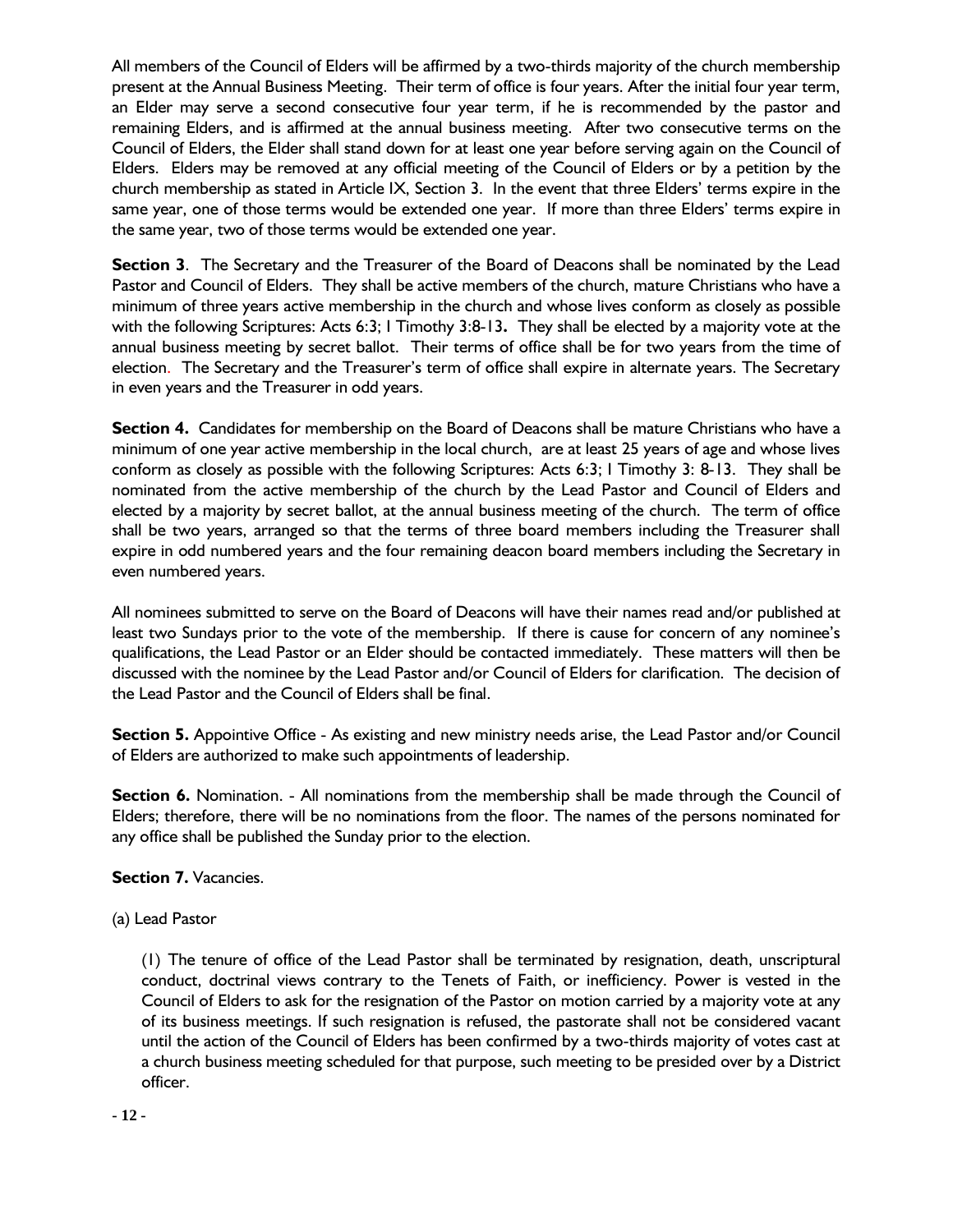(2) The Lead Pastor's resignation shall be presented to the Vice-chairman of the Council of Elders and read to the church by the Lead Pastor or Vice-chairman. The Lead Pastor shall provide the church 30 days in which to obtain a replacement.

(3) Termination policy. In the event that the Lead Pastor's ministry is terminated by the Council of Elders or the congregation for any reason, he shall be given sixty days in which to terminate his relationship with the church.

(b) Vacancies in an office other than Lead Pastor

(1) Resignations shall be written and presented to the Lead Pastor and Council of Elders to be acted upon for replacement.

(2) Vacancies in any office may be declared by action of the Council of Elders whenever an incumbent has disqualified himself by unscriptural conduct or by doctrinal views contrary to the Tenets of Faith, or an attitude of insubordination out of harmony with the principles and purposes of the church.

(3) Vacancies because of death, resignation or removal from office for any cause may be filled by the Pastor and Council of Elders at any of its regular meetings or a special meeting called for the purpose. If this vacancy is in an elective office, the appointee shall meet the same requirements as other elected officers which shall be effective until the next annual election.

# **ARTICLE XIV. Good Shepherd Day Care**

The Good Shepherd Day Care Committee consists of appointed members by the Lead Pastor and the Board of Deacons of Living Hope Church, and the members of the Pastoral Staff of Living Hope Church that serve as the Administrator of that school along with its Director.

The following are duties of the School Committee: serve as spiritual leaders of the schools; exercise counsel in the operation of the schools; provide necessary equipment and supplies; hold meetings to conduct school business; help with the advance planning for every phase of the school's growth.

#### **ARTICLE XV. Resolution of Property Conflict**

In the event the church may happen to be divided over doctrinal differences, the church property shall remain in the possession, of and belong to, the members holding the original Tenets of Faith regardless of majority. Should division occur as the result of this or other causes, the District Officiary shall be called in to arbitrate the difference and final decision.

# **ARTICLE XVI. Dissolution of Property**

In the event the congregation should cease to exist as a church body, the property is to revert to the Indiana District Assemblies of God, which shall be authorized hereby to sell this property, or to use it in any way they see fit for the cause of Christ in the District.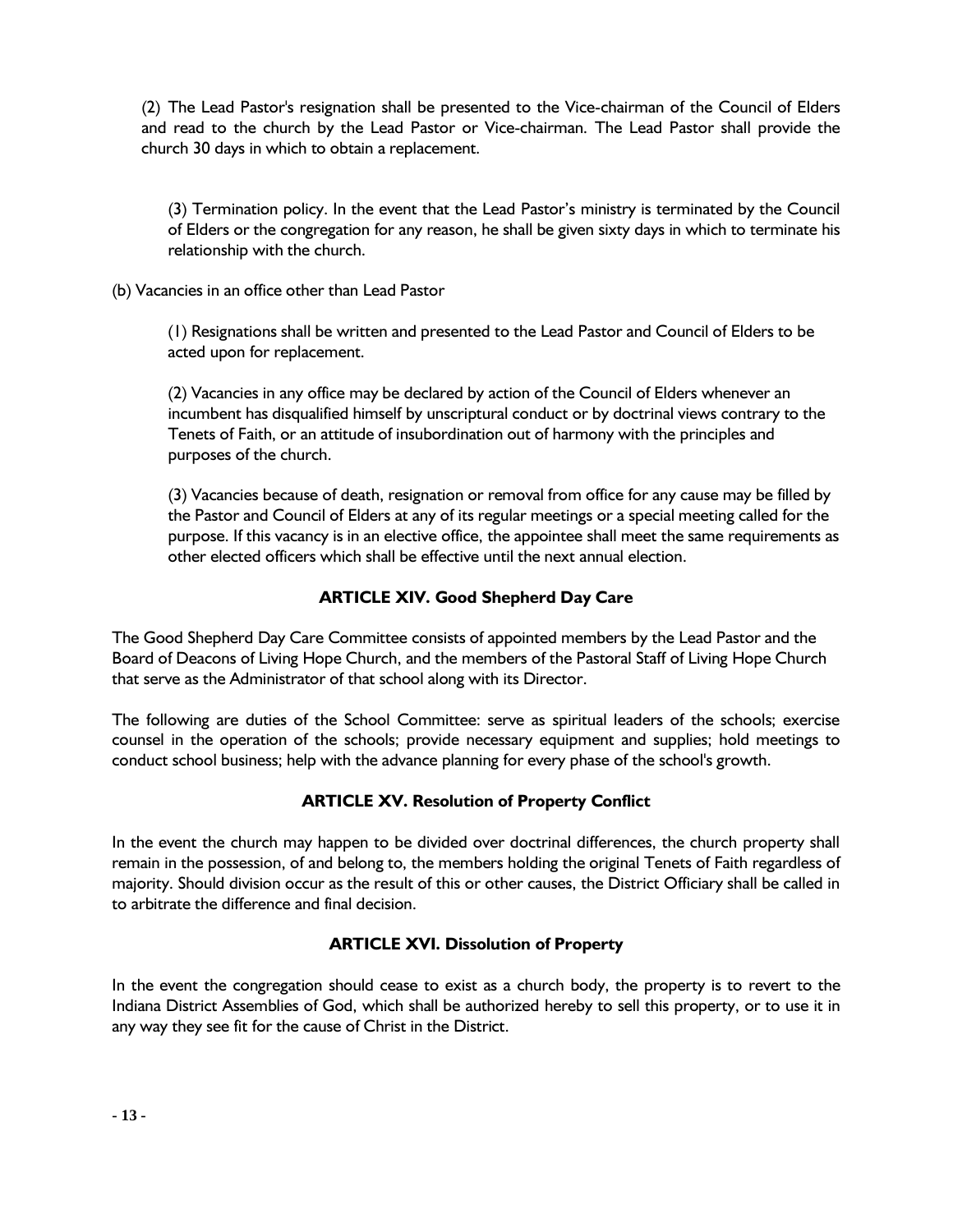#### **ARTICLE XVII. Church Arbitration Procedure**

Inasmuch as the scriptures require Christians to take their dispute to the saints and not to the civil courts (I Cor. 6:1-8), all disputes which may arise between any member of this church and any other member of the church itself (including any officer or director thereof), shall be resolved by binding arbitration if efforts to mediate or conciliate the dispute have failed. Either party to the dispute may initiate the arbitration process by filing with the other party a written request for arbitration within a reasonable time after the dispute has arisen and efforts to mediate or conciliate have failed. In such a case, both parties shall each name an arbitrator, and the two so selected shall name a third. All arbitrators must be bornagain Christians who have received the baptism in the Holy Spirit (according to Acts 2:4) and who are members in good standing of an Assemblies of God church. The third arbitrator chosen by the other two shall disclose, before accepting the appointment, any financial or personal interest in the outcome of the arbitration, and any existing or past financial, professional, family, or social relationships which are likely to affect impartiality or which might reasonably create an appearance of partiality or bias. Either of the parties to the arbitration, on the basis of such disclosures, may disqualify such a candidate from serving as the third arbitrator. A third arbitrator who serves without objection from either party has a continuing duty to disclose relationships or interests which may impair his impartiality. Either party, regardless of the stage of the arbitration process, may on the basis of such disclosure disqualify such a person from further participation. The arbitration process shall not proceed until the third arbitrator is selected.

The arbitration proceeding shall be conducted in accordance with the principles found in the Bible, with particular reference to I Corinthians 6:1-8 and Matthew 18:15-20. The arbitrators shall appoint the time and place for the hearing and cause notification to the parties to be served personally or by registered mail not less than twenty days before the hearing. Appearance at the hearing waives such notice. The arbitrators may adjourn the hearing from time to time as necessary and on request of a party and for good cause, or upon their own motion, may postpone the hearing to a later date. The arbitrators may hear and determine the controversy upon the evidence produced notwithstanding the failure of a party duly notified to appear. The parties are entitled to be heard, to present evidence material to the controversy, and to cross-examine witnesses appearing at the hearing. The hearing shall be conducted by all the arbitrators, but a majority of them may determine any question and render a final award. If during the course of the hearing an arbitrator for any reason ceases to act, he shall be replaced in the same manner in which he was originally selected. The arbitrators may in their absolute discretion admit as evidence any affidavit or declaration concerning the matters in dispute, a copy thereof having been given at least twenty days previously to the party against whom the same is offered but the person whose evidence is so taken shall be subject to cross-examination by such party. The arbitrators shall have the power to order and direct what they shall deem necessary to be done by either of the parties relating to the matters in dispute. Costs of the arbitration shall be assessed in the discretion of the arbitrators. Any submission of a dispute to arbitration shall not be revoked by the death of any party to the dispute, and any award will be binding upon such person's heirs and successors.

The decision of the arbitrators shall be binding on both parties, and both parties submit themselves to the personal jurisdiction of the courts of Indiana, both state and federal, for the entry of a judgment confirming the arbitrators' award.

The arbitration process is not a substitute for any disciplinary process set forth in the constitution or bylaws of the church, and shall in no way affect the authority of the church to investigate reports of misconduct, conduct hearings, or administer discipline.